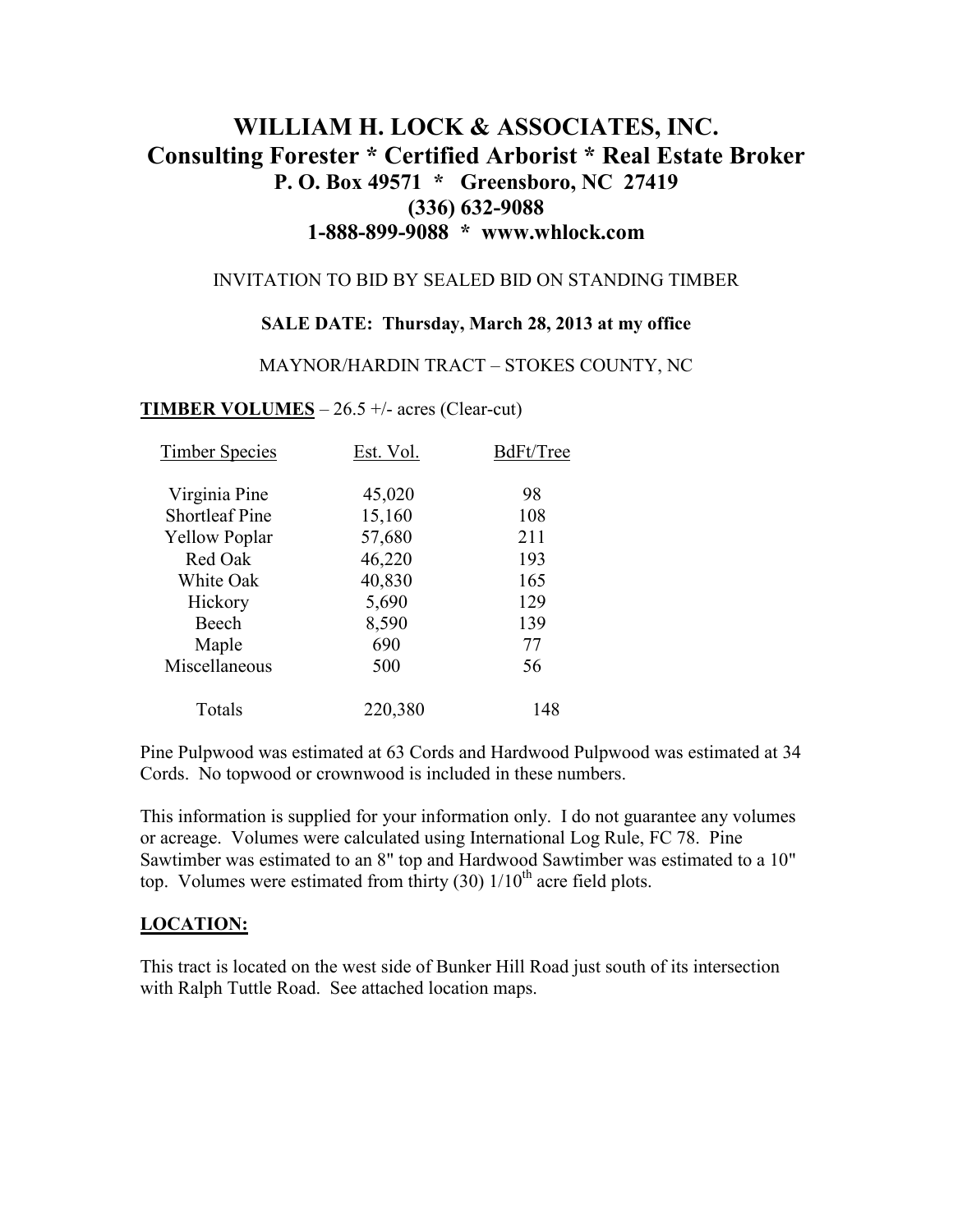Page Two Maynor/Hardin Tract - Timber Sale Sale Date: Thursday – March 28, 2013

### **BIDS:**

The Maynor/Hardin Tract is being sold on a lump sum sealed bid basis. Bids will be accepted by **regular mail** if received by 5:00 pm on Wednesday, March 27, 2013 **OR** bids will be accepted by **email (whlock@whlock.com), telephone (336-632-9088), fax (336-632-9088), or in-person** at my office until 11:00 am on Thursday, March 28, 2013. At 11:00 am on Thursday, March 28, 2013 all bids received will be recorded. The successful bidder will be notified within 24 hours of the bid openings. A 10% deposit may be requested to be delivered to William H. Lock & Associates, Inc. within 72 hours of the bid opening. The balance of the sales price is to be delivered at the sale closing. The seller reserves the right to refuse or accept any and all bids. Seller will consider all bids. The seller will be responsible for the timber deed preparation, revenue stamps if recorded, and the forestry consultant fees. The buyer will be responsible for all other closing costs. A \$1,000 performance deposit will be payable at closing and held in a noninterest bearing trust account until satisfactory completion of logging. The performance deposit does not limit the buyer's liability.

# **PLACE OF SALE:**

The timber sale will be held at the office of William H. Lock & Associates, Inc. in Greensboro, NC. The office address is 375 S. Swing Road, Greensboro, NC 27409. Telephone and Fax: 336-632-9088; Email: whlock@whlock.com

# **CONDITIONS OF SALE**:

1. The Buyer shall have 24 months from the date of the timber deed to cut and remove all merchantable timber within the "Sale Areas". "Creek Buffers" have been marked with Blue Paint. No blue painted trees marking the buffer boundaries may be cut. All pine of any size and hardwoods >16" DBH may be harvested from within these buffer areas provided all Best Management Practices, Forest Practice Guidelines, and any applicable river basin or watershed regulations are followed. Any old structures within the "Old Homesite" area are not to be damaged.

2. The Buyer shall access the tract from Bunker Hill Road along the existing woods path leading into the wooded area on the northern end of the parcel or anywhere along the Bunker Hill Road frontage. All access routes will need to be installed and/or maintained according to all North Carolina Best Management Practices, Forest Practice Guidelines, and any applicable river basin or watershed rules. All roadways must remain open and passable by ordinary traffic at all times. The roadways must be left in similar condition at the completion of the harvesting operation as they were at the beginning of the harvesting operation. Call W. H. Lock  $&$  Associates, Inc. if there are any questions concerning access routes.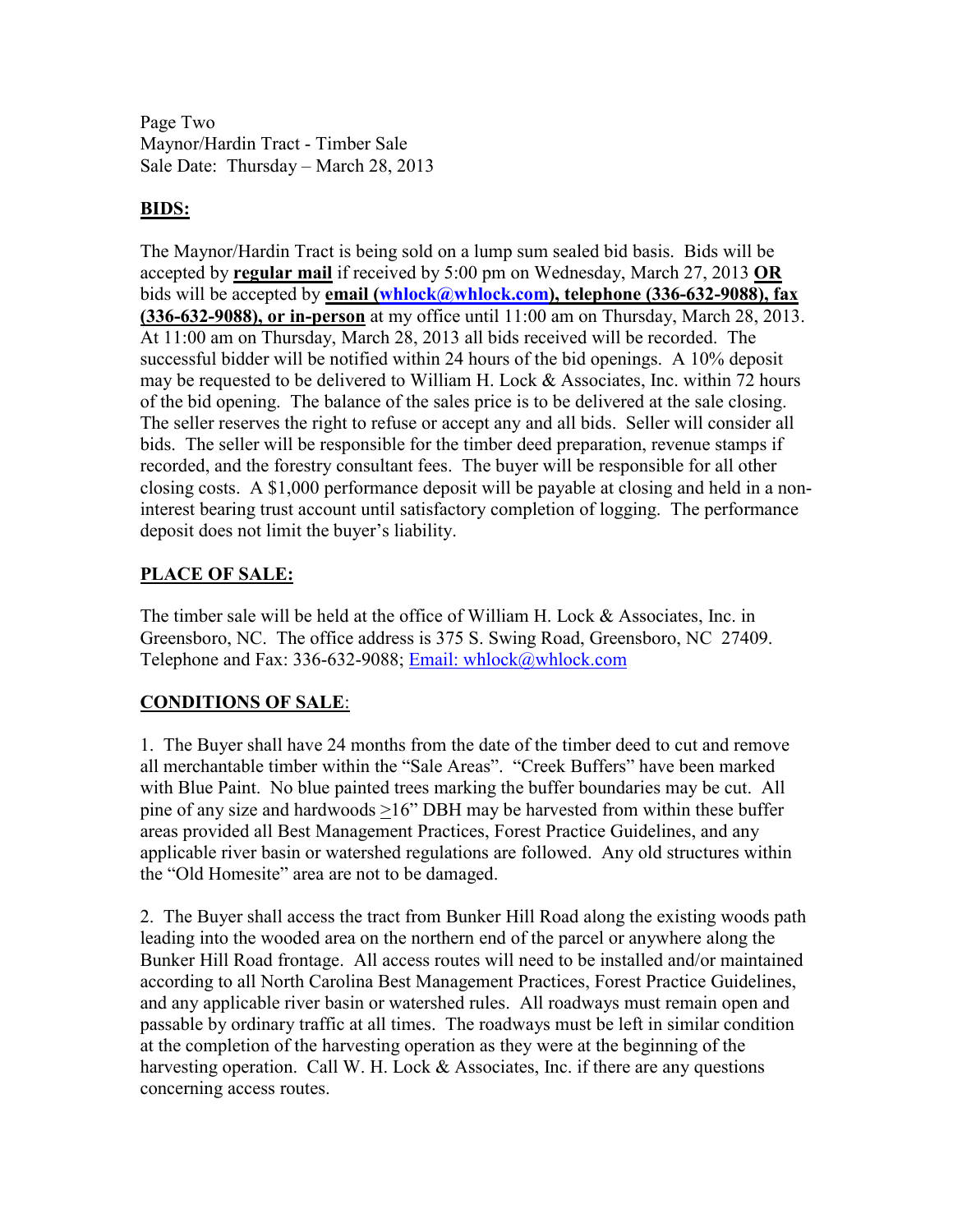Page Three Maynor/Hardin Tract - Timber Sale Sale Date: Thursday – March 28, 2013

3. The Buyer is responsible for maintaining a clean site. No equipment parts, trash, tires or other debris shall be left on the property. It shall be the Buyer's responsibility to clean up any hazardous material or chemical waste spills including but not limited to Diesel Fuel, Hydraulic Fluid, Machine Oil, and/or Gasoline upon the subject property. Responsibility will include any required remediation including but not limited to the removal of contaminated soils.

4. Harvesting operations must not interfere with any farming operations and farming operations must not interfere with any harvesting operations. Decking, loading or hauling will not be permitted in any existing open fields or pastures immediately adjacent to the timber unless approved by William H. Lock & Associates, Inc. If approved, open areas must be free of logging debris, smoothed when completed, and re-seeded if necessary. All loading decks and truck parking areas must be reseeded when the harvesting operation is completed.

5. The Buyer is responsible for following all Federal, State, and local regulations regarding timber harvesting activities. If required, Buyer is responsible for obtaining any necessary permits or licenses required for timber harvesting. All logging operations must conform to North Carolina Best Management Practices, Forest Practices Guidelines, and any applicable river basin or watershed rules. In the event that a non-compliance situation is identified on the tract as a result of the harvesting operation, William H. Lock & Associates, Inc. will have the express right to suspend the harvesting operation until the situation is brought into compliance. No trees or other logging debris shall be left in or across the property boundary, sale cutting lines or access roads and paths.

6. All necessary property lines and corners have been marked with pink flagging. No flagged or painted trees denoting the property and/or sale boundary shall be cut and no trees outside the boundary lines shall be cut. If trees marking the property lines or sale boundary are cut, North Carolina timber trespass laws may apply. No trees shall be cut to fall on a neighboring landowner's property or where potential damage may occur. If existing property corners are damaged or removed as a result of the harvesting operation, Buyer agrees to replace the markers at the correct surveyed location at their own expense.

7. Buyer agrees to notify William H. Lock & Associates, Inc., P. O. Box 49571, Greensboro, NC 27419 at least 3 days in advance of the beginning of the harvesting operation and at least 3 days in advance of the completion of the harvesting operation. The buyer and/or logger must complete a pre-harvest inspection with WHL & Associates prior to beginning any logging activity.